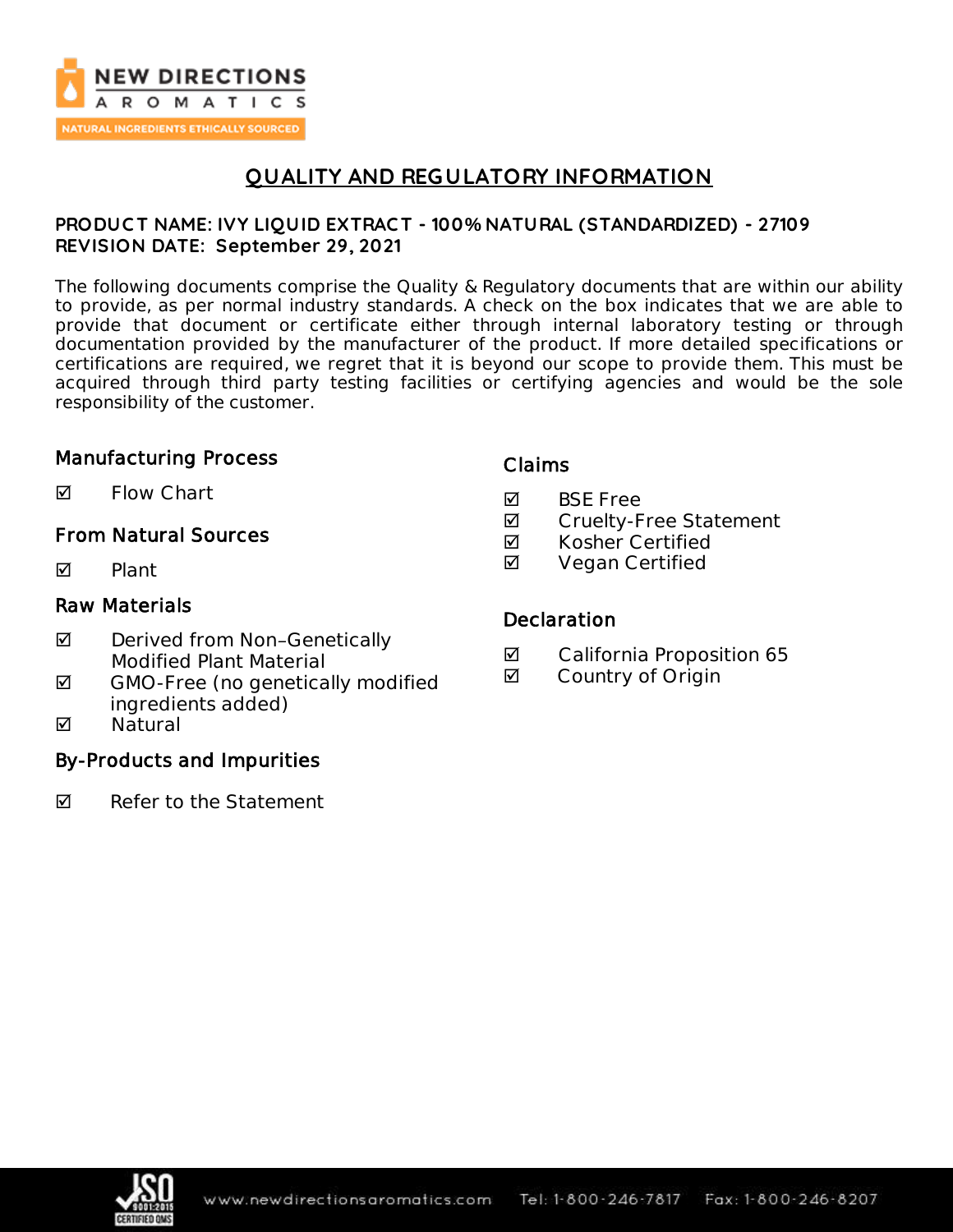

# **FLOW C HART**

## **PRODUC T NAME: IVY LIQUID EXTRAC T - 100% NATURAL (STANDARDIZED) - 27109**



### Disclaimer & Caution

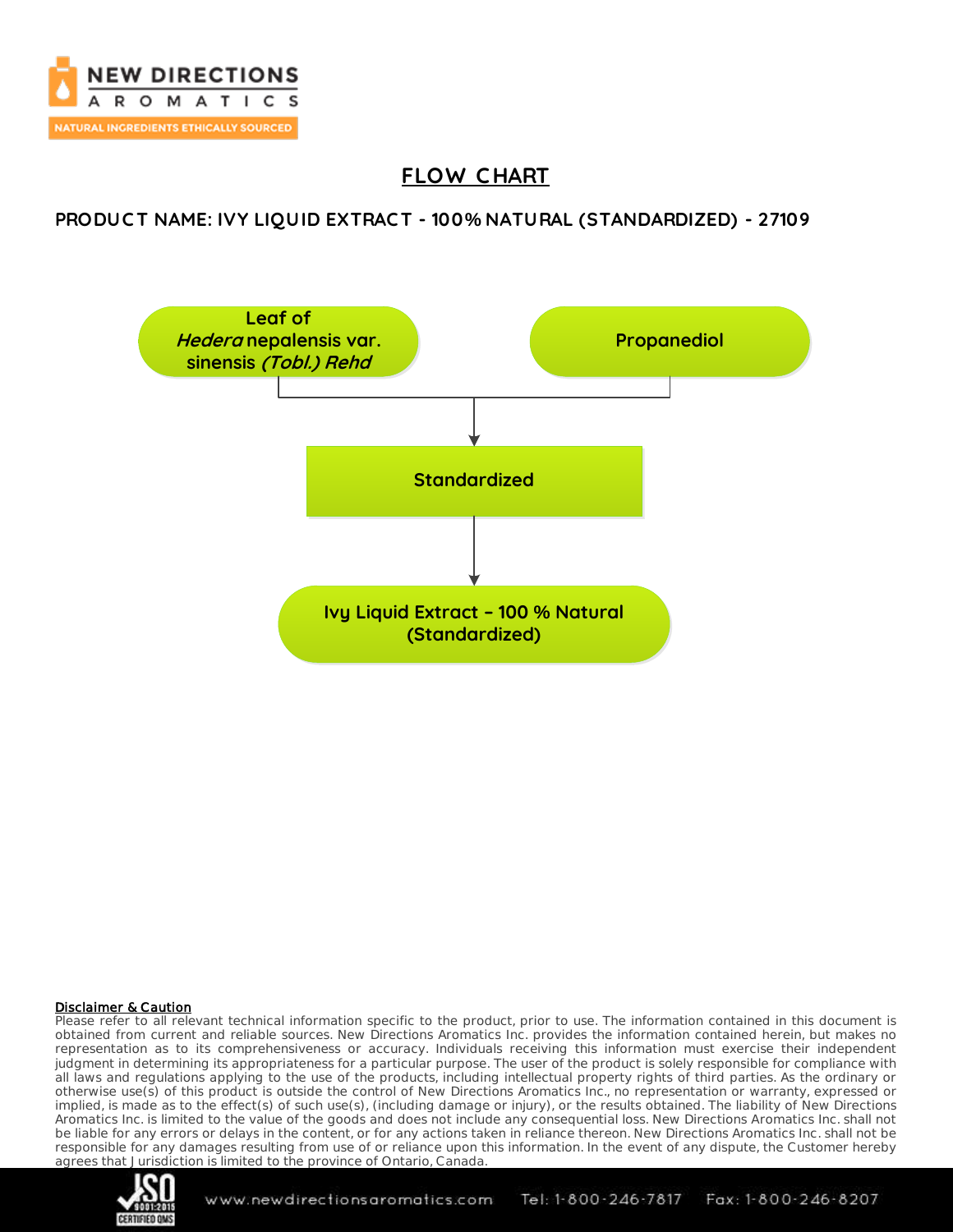

# **GMO STATEMENT**

## **PRODUC T NAME: IVY LIQUID EXTRAC T - 100% NATURAL (STANDARDIZED) - 27109**

We hereby declare that, to the best of our knowledge, this product was not produced from or with GMO plant material.

#### Disclaimer & Caution

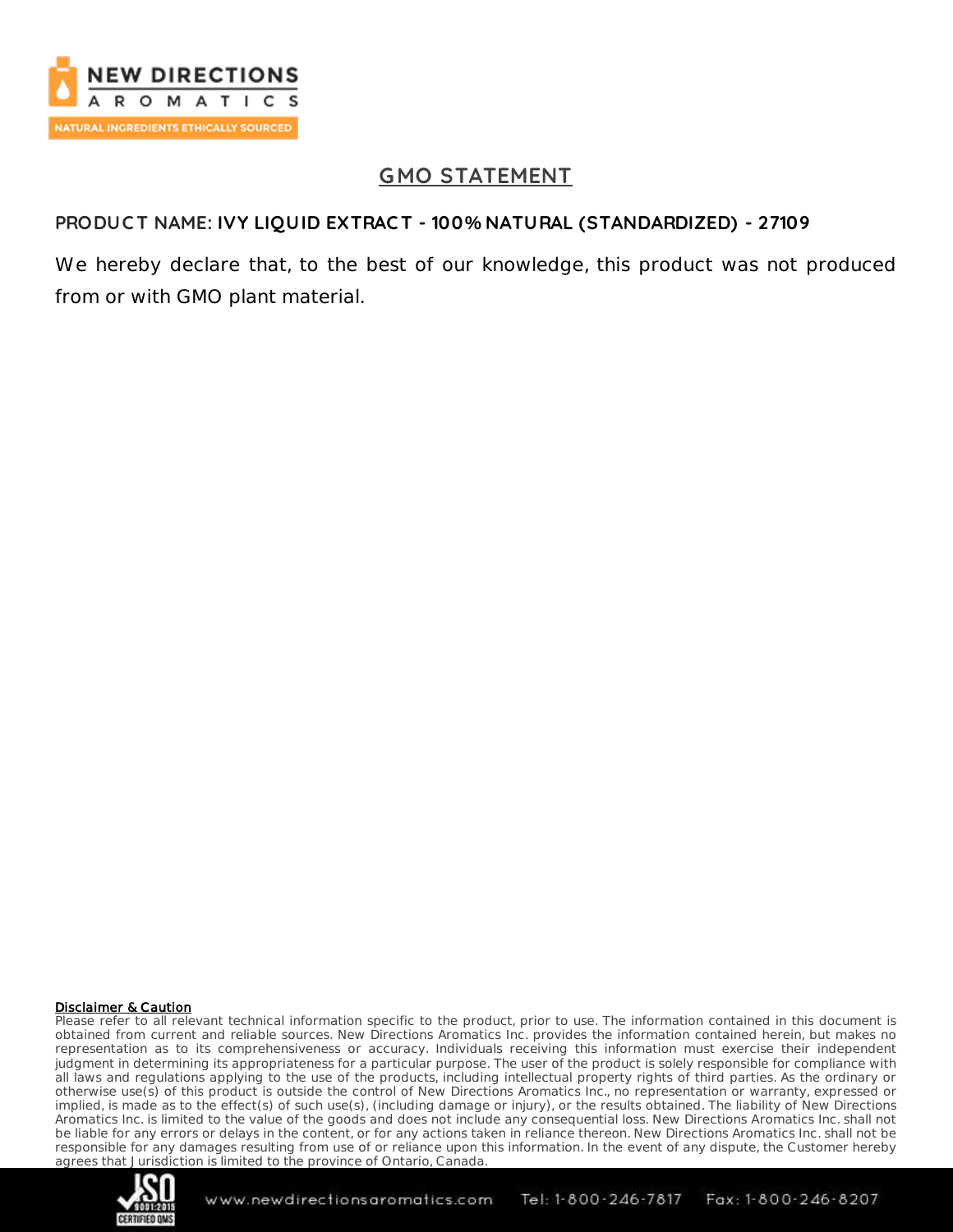

## **NATURAL STATEMENT**

## **PRODUC T NAME: IVY LIQUID EXTRAC T - 100% NATURAL (STANDARDIZED) - 27109**

We hereby declare that, to the best of our knowledge, this product is 100% natural.

### Disclaimer & Caution

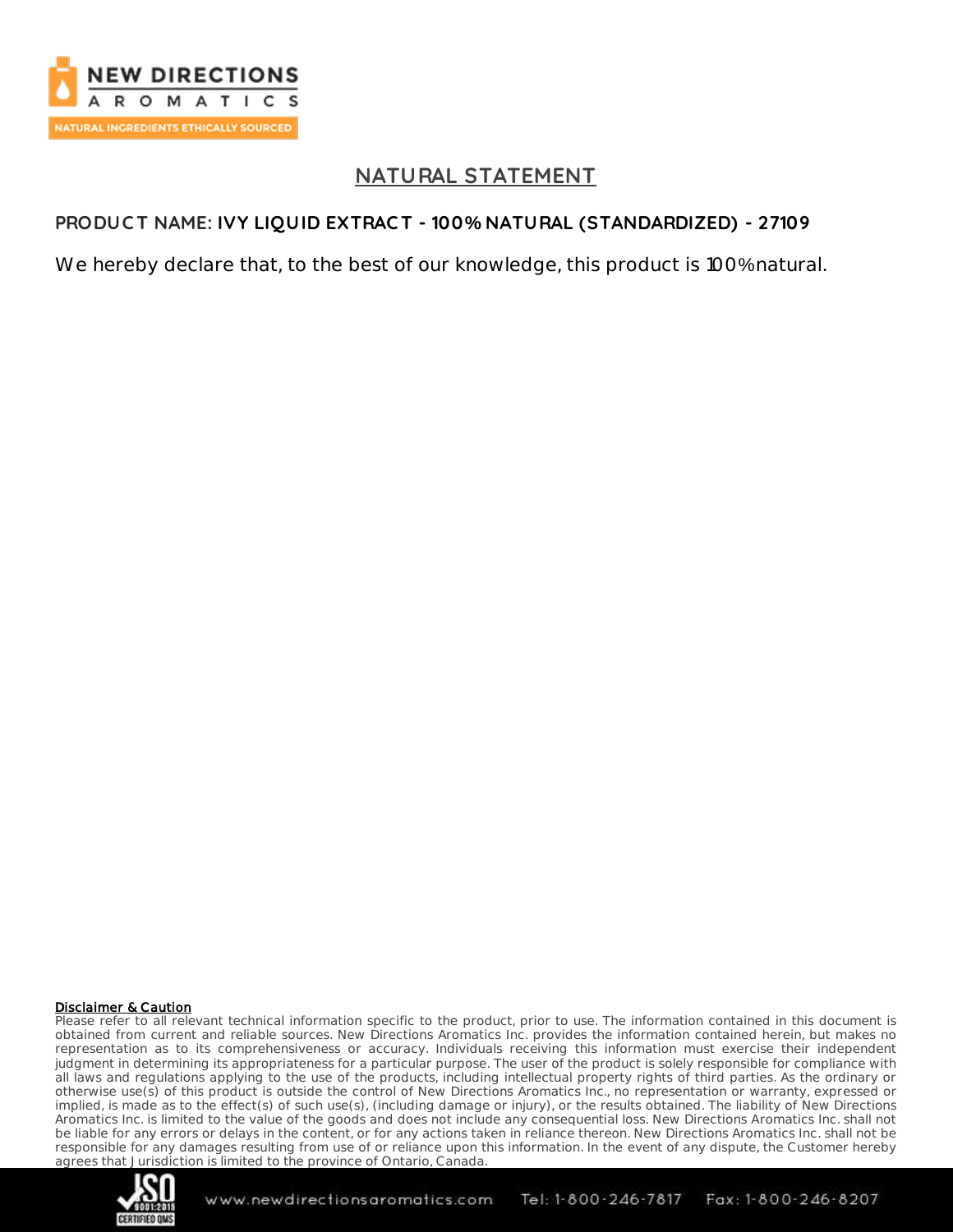

## **BY – PRODUC TS & IMPURITIES STATEMENT**

## **PRODUC T NAME: IVY LIQUID EXTRAC T - 100% NATURAL (STANDARDIZED) - 27109**

We hereby declare that, to the best of our knowledge, this product does not contain any of the following by products and/or Impurities:

- Parabens
- **Phthalates**
- Nanomaterial

### Disclaimer & Caution

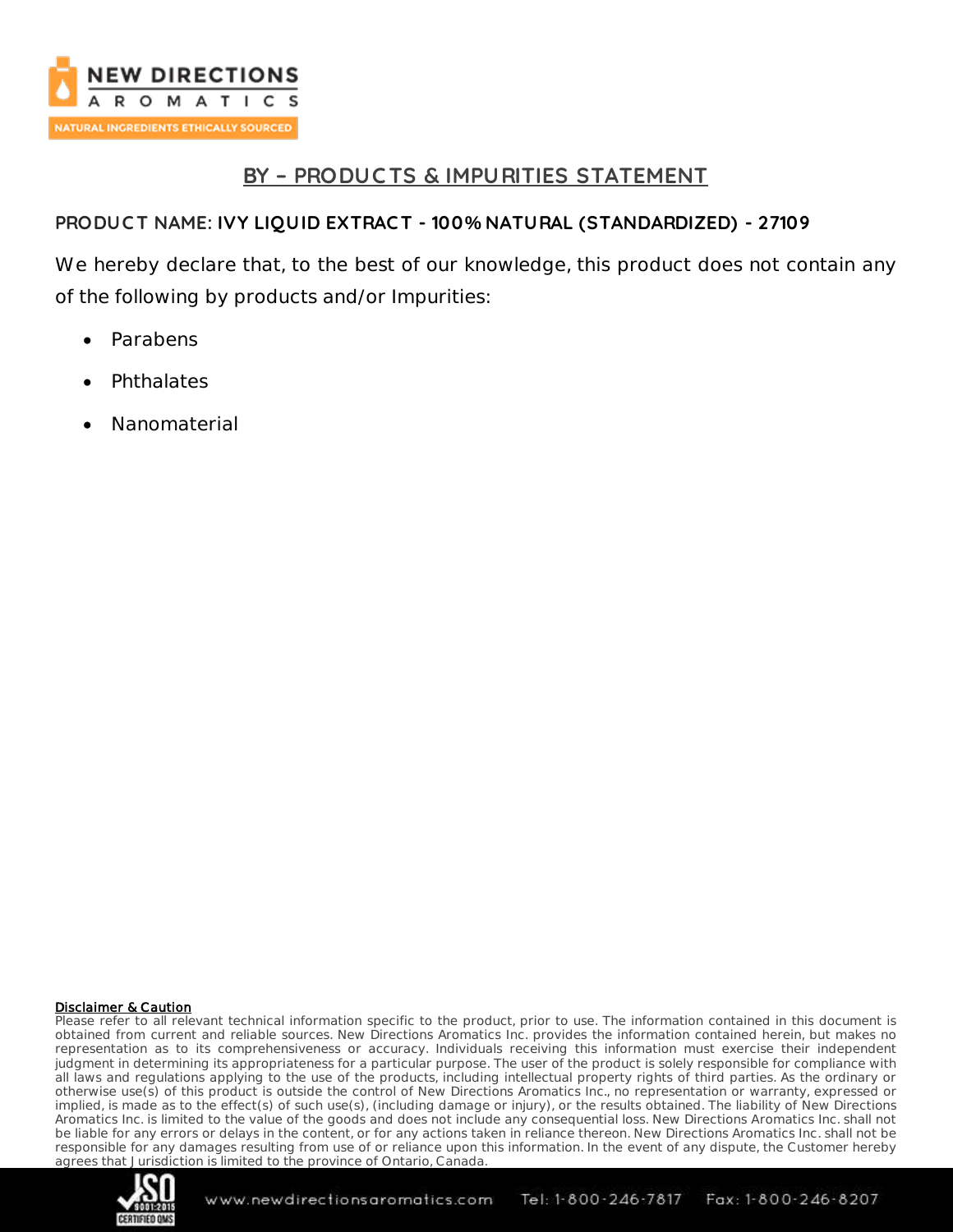

## **DEC LARATION OF BOVINE/TRANSFERABALE SPONGIFORM ENC EPHALOPATHY (BSE/TSE)**

## **PRODUC T NAME: IVY LIQUID EXTRAC T - 100% NATURAL (STANDARDIZED) - 27109**

We hereby declare that, to the best of our knowledge, this product was not made with, nor contains, any animal material or derivatives, and is free of BSE/TSE.

#### Disclaimer & Caution

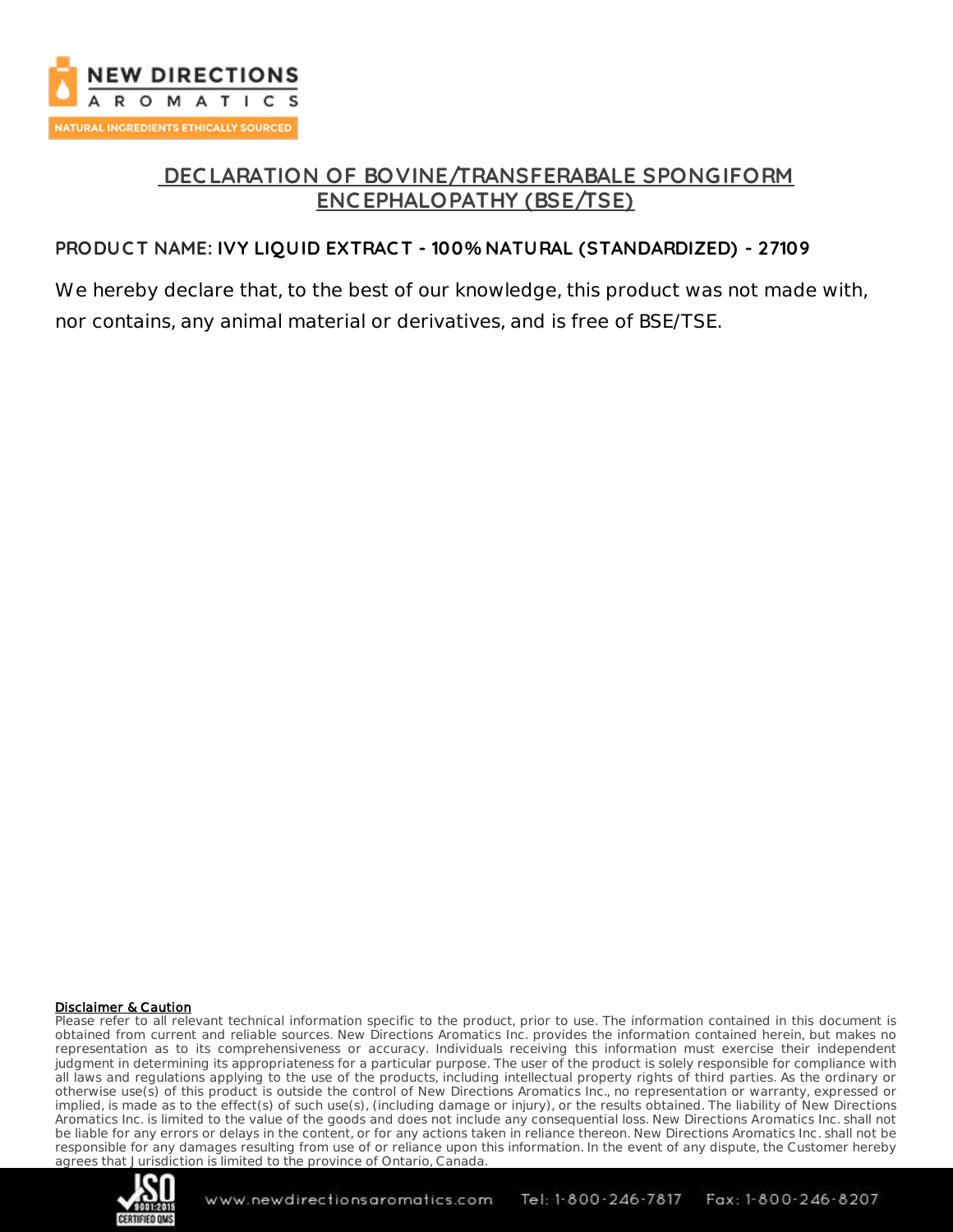

## **C RUELTY-FREE STATEMENT**

### **PRODUC T NAME: IVY LIQUID EXTRAC T - 100% NATURAL (STANDARDIZED) - 27109**

We hereby declare that, to the best of our knowledge, this product has not been tested on animals.

#### Disclaimer & Caution

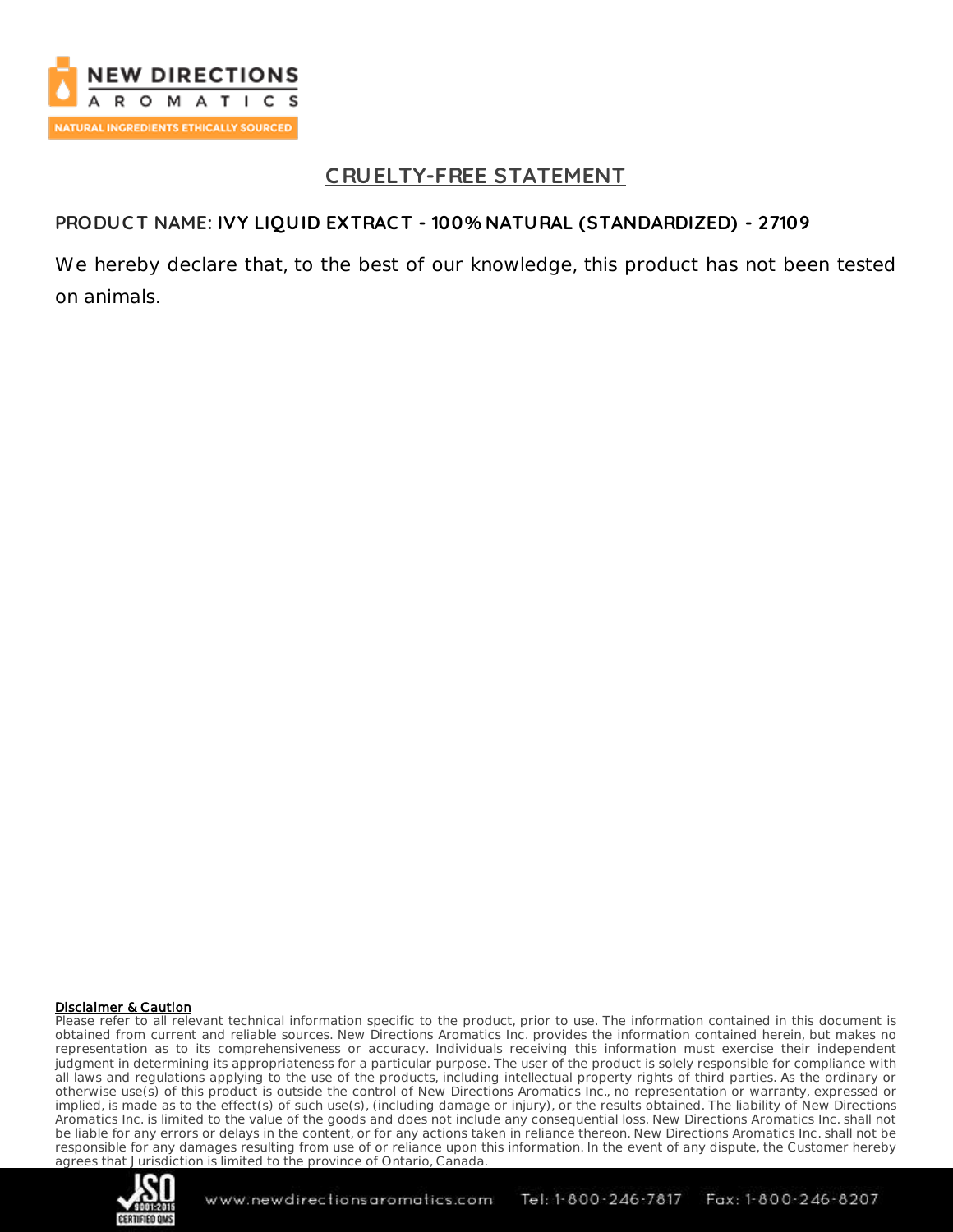

# **KOSHER STATEMENT**

## **PRODUC T NAME: IVY LIQUID EXTRAC T - 100% NATURAL (STANDARDIZED) - 27109**

We hereby confirm that, this product has been certified to Kosher Standards.

### Disclaimer & Caution

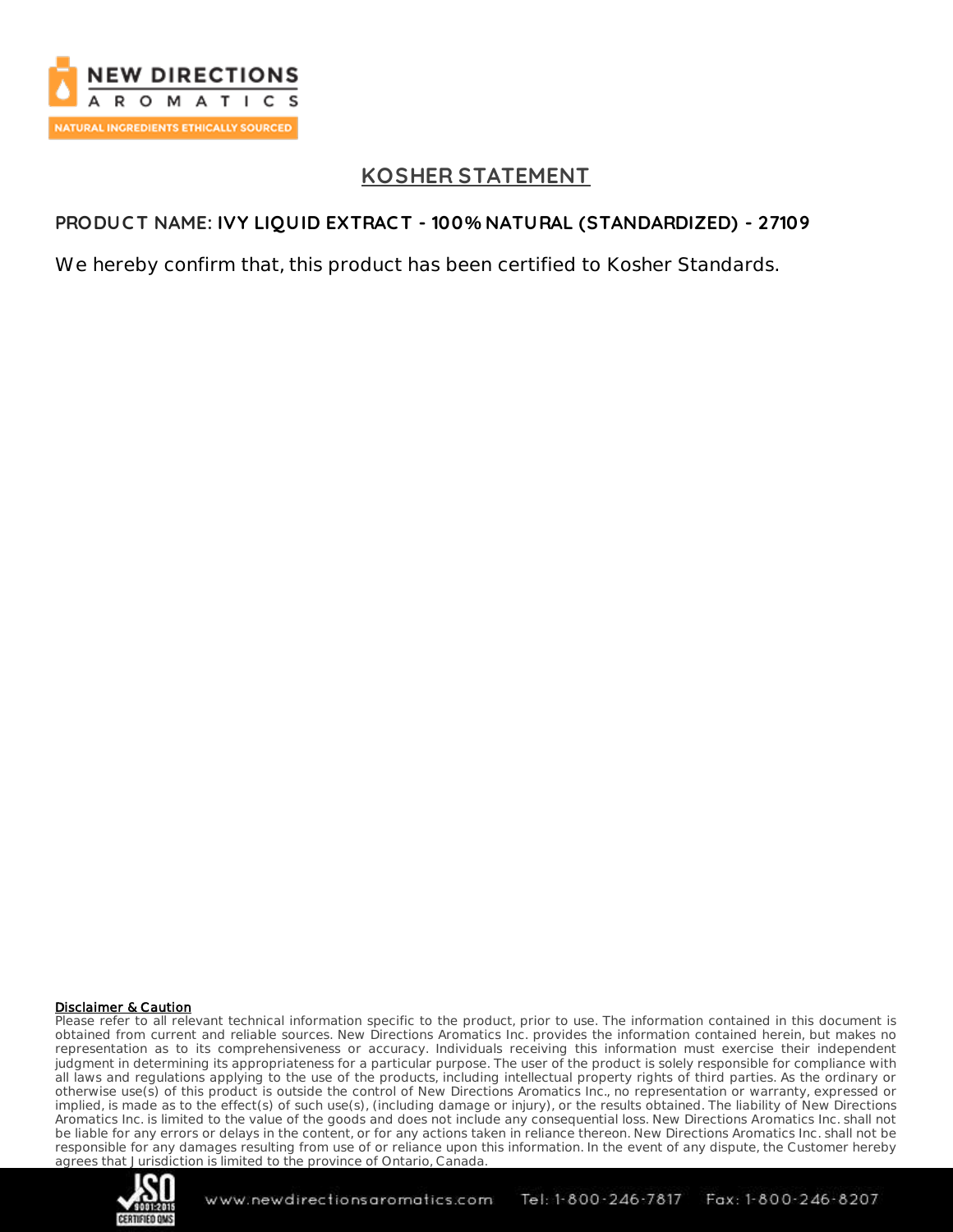

## **VEGAN STATEMENT**

## **PRODUC T NAME: IVY LIQUID EXTRAC T - 100% NATURAL (STANDARDIZED) - 27109**

We hereby confirm that, this product has been certified to Vegan Standards.

### Disclaimer & Caution

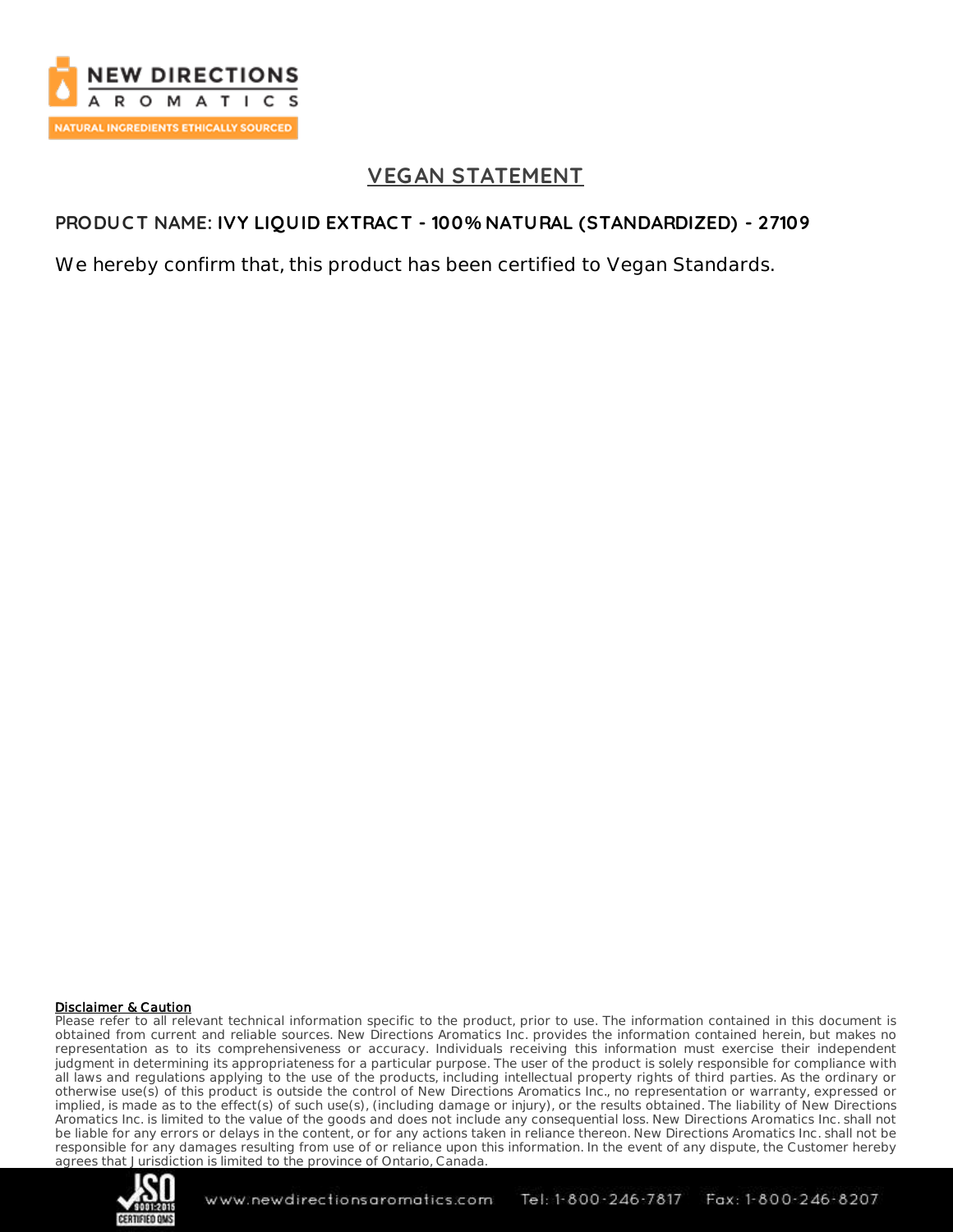

## **DEC LARATION OF CALIFORNIA PROPOSITION 65**

## **PRODUC T NAME: IVY LIQUID EXTRAC T - 100% NATURAL (STANDARDIZED) - 27109**

We hereby declare that, to the best of our knowledge, this product does not consist of any substance(s) which is listed under California Proposition 65 list.

### Disclaimer & Caution